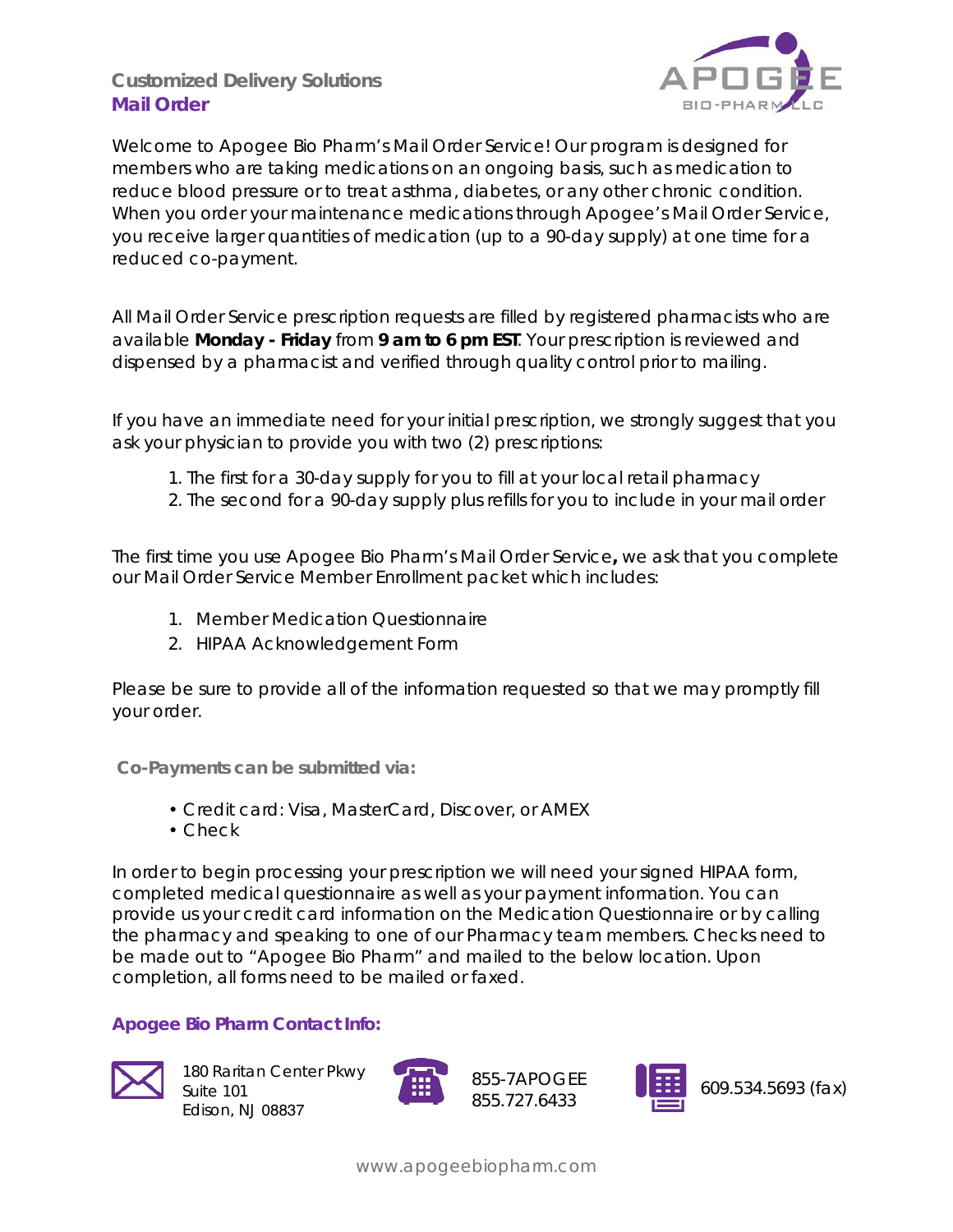## **Member Medication Questionnaire**



| Subscriber Name (Last, First, Middle Initial): |                           | Date of Birth: (mm/dd/yy) | Member ID # and RxGroup: |
|------------------------------------------------|---------------------------|---------------------------|--------------------------|
|                                                |                           |                           |                          |
| <b>Mailing Address:</b>                        |                           | Apt:                      |                          |
| City:                                          | State:                    | Zip:                      |                          |
| <b>Primary Phone #:</b>                        | <b>Alternate Phone #:</b> |                           | <b>Email Address:</b>    |

### **Please complete the Patient Profile section below for EACH Family Member who will be using Mail Order:**

| (Relationship to Subscriber: $\square$ Self $\square$ Spouse $\square$ Dependent)<br>1. |                                   |  |                           |
|-----------------------------------------------------------------------------------------|-----------------------------------|--|---------------------------|
| <b>Patient Name:</b>                                                                    | Date of Birth: (mm/dd/yy)         |  | $\Box$ Male $\Box$ Female |
| <b>Patient Primary Phone #:</b>                                                         | <b>Patient Alternate Phone #:</b> |  |                           |
| Doctor's Name:                                                                          | Doctor's Phone #:                 |  |                           |
| Current Pharmacy:                                                                       | <b>Pharmacy Phone #:</b>          |  |                           |

**Member Allergy and Medical Conditions (If none, please write "***None***"). Please enclose additional family member information on a separate paper.**

### **2. (Relationship to Subscriber:** □ **Self** □ **Spouse** □ **Dependent)**

| <b>Patient Name:</b>            | Date of Birth: (mm/dd/yy)         |  |  | Male □ Female |
|---------------------------------|-----------------------------------|--|--|---------------|
| <b>Patient Primary Phone #:</b> | <b>Patient Alternate Phone #:</b> |  |  |               |
| Doctor's Name:                  | Doctor's Phone #:                 |  |  |               |
| <b>Current Pharmacy:</b>        | <b>Pharmacy Phone #:</b>          |  |  |               |

**Member Allergy and Medical Conditions (If none, please write "***None***"). Please enclose additional family member information on a separate paper.**

| (Relationship to Subscriber: $\square$ Self $\square$ Spouse $\square$ Dependent)<br>3. |  |                                   |  |  |                           |
|-----------------------------------------------------------------------------------------|--|-----------------------------------|--|--|---------------------------|
| <b>Patient Name:</b>                                                                    |  | Date of Birth: (mm/dd/yy)         |  |  | $\Box$ Male $\Box$ Female |
| <b>Patient Primary Phone #:</b>                                                         |  | <b>Patient Alternate Phone #:</b> |  |  |                           |
| Doctor's Name:                                                                          |  | Doctor's Phone #:                 |  |  |                           |
| <b>Current Pharmacy:</b>                                                                |  | <b>Pharmacy Phone #:</b>          |  |  |                           |

**Member Allergy and Medical Conditions (If none, please write "***None***"). Please enclose additional family member information on a separate paper.**

| (Relationship to Subscriber: $\square$ Self $\square$ Spouse $\square$ Dependent)<br>4. |                                   |  |  |                           |  |
|-----------------------------------------------------------------------------------------|-----------------------------------|--|--|---------------------------|--|
| <b>Patient Name:</b>                                                                    | Date of Birth: (mm/dd/yy)         |  |  | $\Box$ Male $\Box$ Female |  |
| <b>Patient Primary Phone #:</b>                                                         | <b>Patient Alternate Phone #:</b> |  |  |                           |  |
| Doctor's Name:                                                                          | Doctor's Phone #:                 |  |  |                           |  |
| <b>Current Pharmacy:</b>                                                                | <b>Pharmacy Phone #:</b>          |  |  |                           |  |

**Member Allergy and Medical Conditions (If none, please write "***None***"). Please enclose additional family member information on a separate paper.**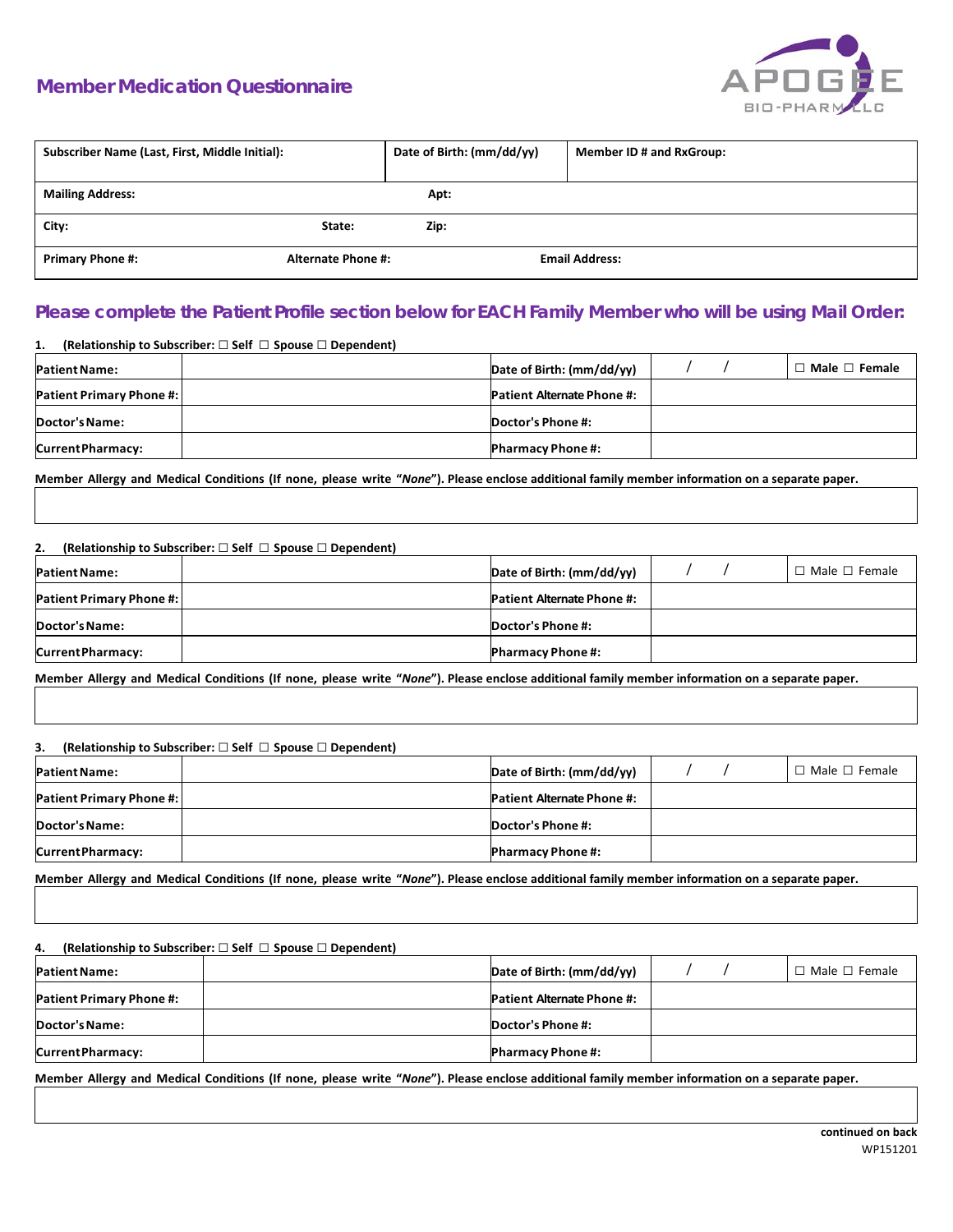### **Complete this section only if you are requesting new Mail Order Prescription.**

We will contact your prescriber on your behalf.

| <b>Patient Name</b> | <b>Medication Name &amp; Strength</b> | Prescribing Doctor's Name & Phone Number |  |  |
|---------------------|---------------------------------------|------------------------------------------|--|--|
|                     |                                       |                                          |  |  |
|                     |                                       |                                          |  |  |
|                     |                                       |                                          |  |  |
|                     |                                       |                                          |  |  |
|                     |                                       |                                          |  |  |

Please note:

- ◆ Medications WILL NOT be Auto-Refilled
- $\bullet$  If including original prescriptions, please write your Member ID # and patient's Date of Birth on each prescription

Would you like *EZ Open Caps*? \_\_\_\_Yes \_\_\_\_ No

Please charge my credit card listed below.

I would prefer a call from Apogee in order to provide my credit card information.

I would prefer to pay by check. Please call me with the balance due once the prescription order has been processed.

#### **Credit Card Information\*** (please note if you wish a call to provide your information over the phone)

| Card<br>Type: | Card $#$ :<br>. | Security<br>Code: | Expire<br>Date: |
|---------------|-----------------|-------------------|-----------------|
|---------------|-----------------|-------------------|-----------------|

#### \*Credit Card Will Be Used for All Future Orders.

I certify that all information on this form is correct and that the patient(s) named is eligible for benefits under the Prescription Drug Program. I hereby assign to the provider pharmacy any payment due pursuant to this transaction and future transactions and authorize payment directly to the provider pharmacy. I also authorize release of all information pertaining to the claim to the plan administrator, underwriter, sponsor, and health providers/agent in accordance with the *Health Insurance Portability and Accountability Act of 1996 (HIPAA).* 

I acknowledge receipt of Apogee Bio-Pharm LLC's *"Notice of Privacy Practices."* 

Apogee Bio-Pharm will substitute FDA approved generic equivalent drugs for any Brand Name medication(s) unless specified by the prescriber or the patient for each prescriptions. Subscriber will be responsible for payment of all medications received.

| ¶ai∩<br><br>ாப<br>. . | Date: |  |
|-----------------------|-------|--|
|                       |       |  |

Should you have any questions, please contact:



180 Raritan Center Pkwy Suite 101 Edison, NJ 08837



855-7APOGEE 855.727.6433



609.534.5693 (fax)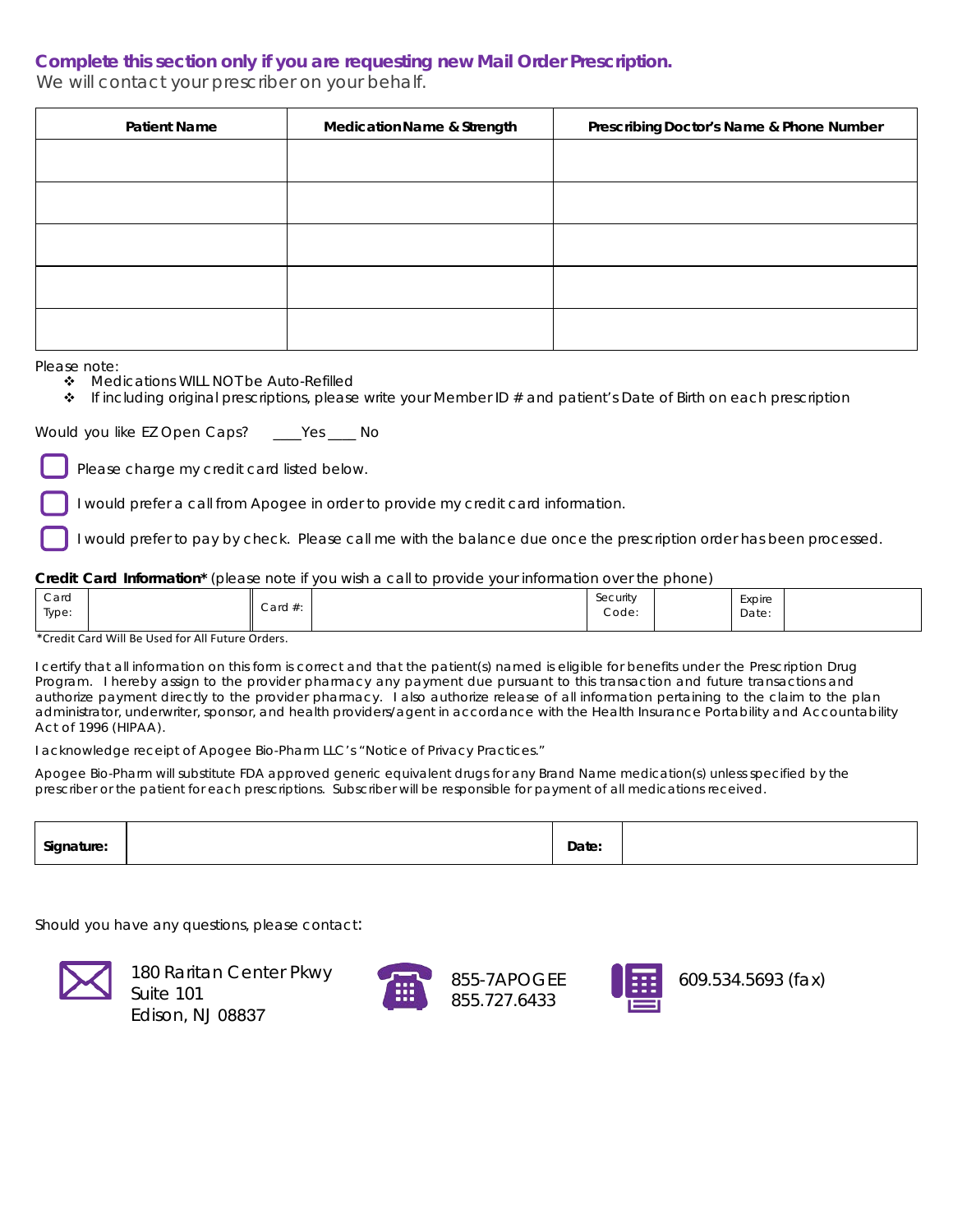**Customized Delivery Solutions**



## **HIPAA Acknowledgement Form**

In accordance with the Health Insurance Portability and Accountability Act of 1996 (HIPAA) regulations, Apogee Bio-Pharm LLC must obtain a record of each patient's receipt of our "Notice of Uses" which is a part of our "Notice of Privacy Practice" document.

Please complete the information below and return to the following address via mail or fax:

C/O Apogee Bio Pharm Privacy Officer:

\_\_\_\_\_\_\_\_\_\_\_\_\_\_\_\_\_\_\_\_\_\_\_\_\_\_\_\_\_\_\_\_\_\_\_\_\_\_\_\_\_\_\_\_\_\_\_\_\_\_\_\_\_\_\_\_\_\_\_\_\_\_\_\_\_\_\_\_\_\_\_\_\_\_\_\_\_\_\_\_\_\_\_\_\_

\_\_\_\_\_\_\_\_\_\_\_\_\_\_\_\_\_\_\_\_\_\_\_\_\_\_\_\_\_\_\_\_\_\_\_\_\_\_\_\_\_\_\_\_\_\_\_\_\_\_\_\_\_\_\_\_\_\_\_\_\_\_\_\_\_\_\_\_\_\_\_\_\_\_\_\_\_\_\_\_\_\_\_\_\_

\_\_\_\_\_\_\_\_\_\_\_\_\_\_\_\_\_\_\_\_\_\_\_\_\_\_\_\_\_\_\_\_\_\_\_\_\_\_\_\_\_\_\_\_\_\_\_\_\_\_\_\_\_\_\_\_\_\_\_\_\_\_\_\_\_\_\_\_\_\_\_\_\_\_\_\_\_\_\_\_\_\_\_\_\_

\_\_\_\_\_\_\_\_\_\_\_\_\_\_\_\_\_\_\_\_\_\_\_\_\_\_\_\_\_\_\_\_\_\_\_\_\_\_\_\_\_\_\_\_\_\_\_\_ \_\_\_\_\_\_\_\_\_\_\_\_\_\_\_\_\_\_\_\_\_\_\_\_\_\_\_\_\_\_\_\_



180 Raritan Center Pkwy Suite 101 Edison, NJ 08837



609.534.5693 (fax)

**I acknowledge receipt of Apogee Bio-Pharm LLC "Notice of Privacy Practices"**

Printed Name

Street Address, City, State, ZIP

Group Name

Signature Date Date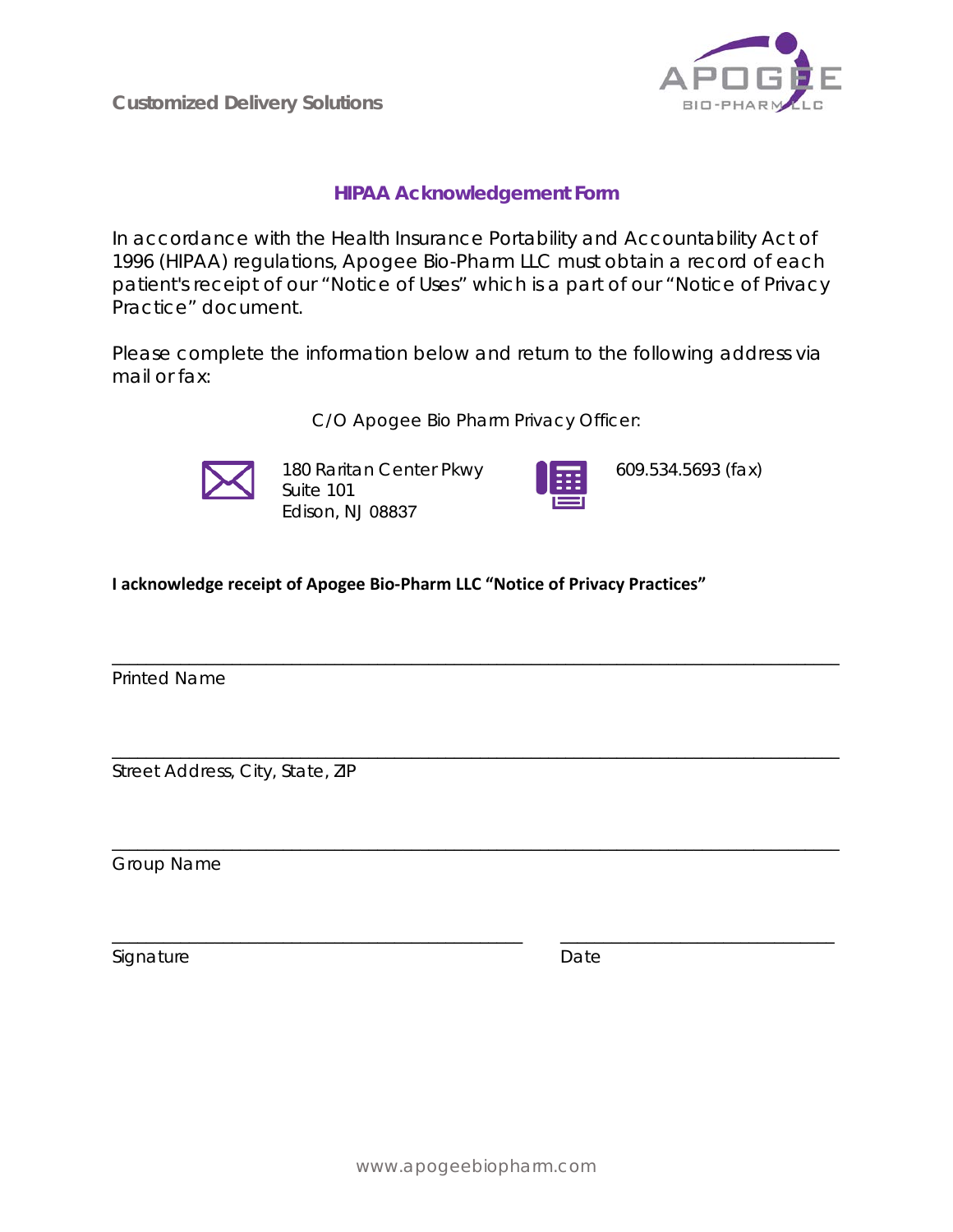

**NOTICE OF PRIVACY PRACTICES THIS NOTICE DESCRIBES HOW MEDICAL INFORMATION ABOUT YOU MAY BE USED AND DISCLOSED AND HOW YOU CAN GET ACCESS TO THIS INFORMATION. PLEASE REVIEW IT CAREFULLY.** The Pharmacy is required by law to maintain the privacy of the health information it maintains about its customers (also known as **"Protected Health Information"** or **"PHI"**) and to provide its customers with notice of our legal duties and privacy practices with respect to PHI. PHI is information that may identify you and that relates to your past, present or future physical or mental health or condition and related health care services. This Notice of Privacy Practices (**"Notice"**) describes how we may use and disclose PHI to carry out treatment, obtain payment or perform our health care operations and for other specified purposes that are permitted or required by law. This Notice also describes your rights with respect to PHI about you. The Pharmacy will follow the practices described in this Notice. Except as described in this Notice, we will not use or disclose PHI about you without your written authorization. We reserve the right to change our practices and this Notice. In the event that we revise this Notice, the new Notice provisions will be effective for all PHI we maintain. We will provide you with a revised Notice upon request. **EXAMPLES OF HOW WE MAY USE AND DISCLOSE YOUR PHI** The following categories describe different ways that we may use and disclose your PHI. Examples of such uses or disclosures are provided for each category. These are provided for illustrative purposes only and not every use or disclosure within each category is listed. However, all of the ways we are permitted to use and disclose information will fall within one of the categories below.

- **We may use and disclose your PHI for treatment.** Information obtained from your physician may be used to dispense prescription medications to you.
- **We may use and disclose your PHI for payment.** We may contact your insurer to determine whether it will pay for your prescription and the amount of your co- payment. We will bill you or a third-party payor for the cost of prescription medications dispensed to you. Alternatively, we may disclose your PHI to the pharmacy benefits managers retained by your insurer for those same payment purposes.
- **We may use and disclose your PHI for health care operations.** We may use your PHI to review and assess the quality of the services we provide to you. We also may disclose your PHI to our attorneys and auditors for assistance with legal compliance and financial reporting requirements. We also may use or disclose your PHI for limited operations purposes of certain other health care providers, clearinghouses or health plans. The persons or entities to which the Pharmacy personnel may disclose your PHI must have or have had a relationship with you, and the PHI disclosed must pertain to that relationship. The operations purpose for which we may disclose your PHI include, but are not limited to, various quality assessment and improvement activities, credentialing and training activities, and health care fraud and abuse detection or compliance activities.

In addition, we may use or disclose your PHI for the following purposes.

• **Business associates.** Certain of the services we provide may be delegated to contractors, known as business associates. We may provide your PHI to those of our contractors who require the information to perform certain services on our behalf. For example, we may provide PHI to a claims submission service that ensures that our claims are submitted in the appropriate form to the appropriate payors. To protect you, we require the business associate to appropriately safeguard the PHI.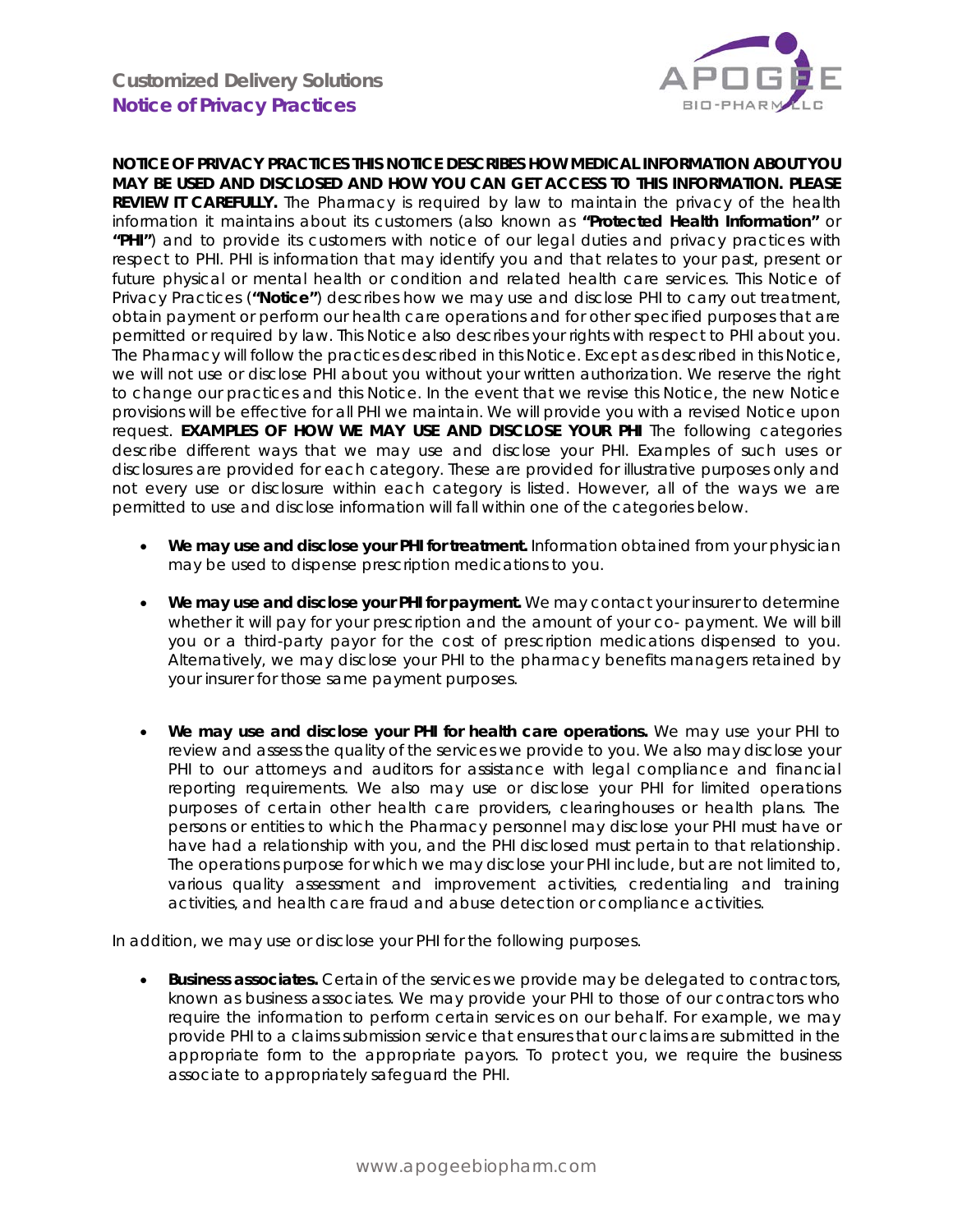

- **Communication with individuals involved in your care or payment for your care.** We may disclose to a person involved in your care or payment for your care PHI relevant to that person's involvement in your care or payment.
- **Food and Drug Administration (FDA).** We may disclose to the FDA, or persons under the jurisdiction of the FDA, PHI relative to adverse events with respect to drugs, foods, supplements, products and product defects, or post-marketing surveillance information to enable product recalls, repairs, or replacement.
- **Refill reminders.** We may contact you to provide refill reminders or communicate with you about a drug or biologic that is currently prescribed to you so long as any payment we receive for making the communication is reasonably related to our cost of making the communication.
- **Workers compensation.** We may disclose PHI about you as authorized by and as necessary to comply with laws relating to workers' compensation or similar programs established by law.
- **Public health.** We may disclose PHI about you to public health or legal authorities charged with preventing or controlling disease, injury or disability.
- Law enforcement. We may disclose PHI about you for law enforcement purposes as required by law or in response to a valid subpoena or other legal process. **As required by law.** We must disclose PHI about you when required to do so by law.
- **Health oversight activities.** We may disclose PHI about you to an oversight agency for activities authorized by law such as state boards of pharmacy or the U.S. Drug Enforcement Administration (DEA). These oversight activities include audits, investigations, and inspections, as necessary for our licensure and for the government to monitor the health care system, government programs, and compliance with laws.
- **Judicial and administrative proceedings.** If you are involved in a lawsuit or a dispute, we may disclose PHI about you in response to a court administrative order. We may also disclose PHI about you in response to a subpoena, discovery request, or other lawful process by someone else involved in the dispute, but only if efforts have been made by the requesting party to tell you about the request or to obtain an order protecting the requested PHI.

Finally, we may use or disclose PHI about you for the following purposes:

- **Notification.** We may use or disclose PHI about you to notify or assist in notifying a family member, personal representative or another person responsible for your care, of information regarding your location and your general condition.
- **To avert a serious threat to your health or safety.** We may use and disclose PHI about you when necessary to prevent a serious threat to your health and safety or the health and safety of the public or another person.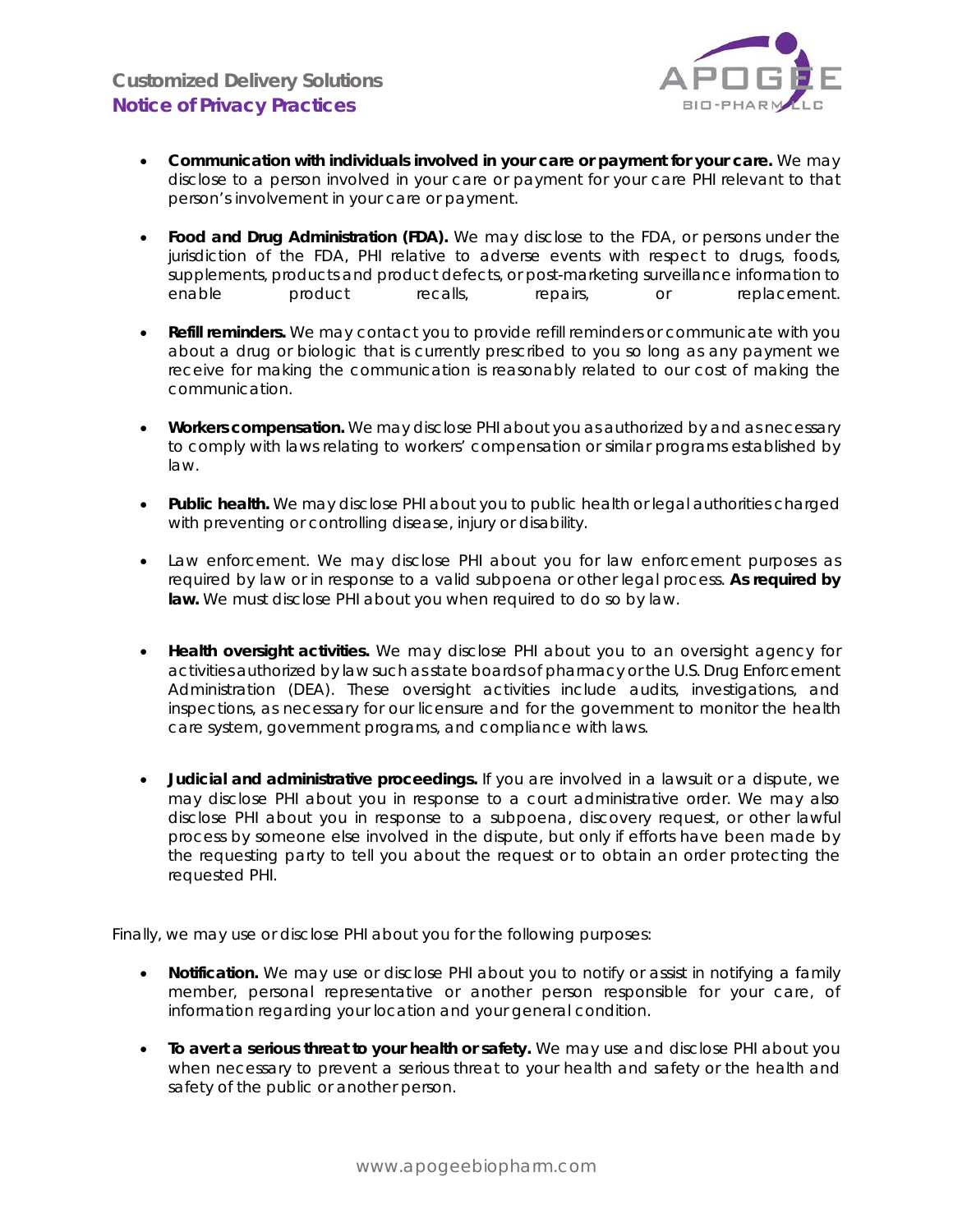

• **Victims of abuse, neglect or domestic violence.** We may disclose PHI about you to a government authority, such as a social service or protective services agency, if we reasonably believe you are a victim of abuse, neglect or domestic violence. We will only disclose this type of information to the extent required by law, if you agree to the disclosure or if the disclosure is allowed by law and we believe it is necessary to prevent serious harm to you or someone else, or the law enforcement or public official that is to receive the report represents that it is necessary and will not be used against you.

**OTHER USES AND DISCLOSURES OF PHI** The Pharmacy must obtain your written authorization before using or disclosing PHI about you for purposes other than those provided for above or as otherwise permitted or required by law. For example, in limited circumstances, state or federal law (that provides special privacy protections for certain types of highly sensitive health information) may require the Pharmacy to obtain your authorization to use or disclose sensitive health information. We may also use or disclose your PHI for marketing activities if we obtain from you prior written authorization. For this purpose, "marketing" activities generally include communications to you that encourage you to purchase or use a product or service and potentially, communications to you in the context of treatment and health care operations where we receive remuneration (monies) from a third party for making the communications. You may revoke an authorization in writing at any time. Upon receipt of a written revocation, we will stop using or disclosing PHI about you, except to the extent that we already have taken action in reliance on the authorization. **YOUR HEALTH INFORMATION RIGHTS** You have the following rights with respect to your PHI that we maintain:

- **Obtain a paper copy of the Notice upon request.** You may request a copy of this notice at any time. To obtain a paper copy of this Notice, please contact us through our website, in person or by mail addressed to our pharmacy location and directed to "Attention: HIPAA Privacy Official".
- **Request a restriction on certain uses and disclosures of PHI.** You have the right to request certain restrictions on our use or disclosure of your PHI that we maintain. To request such a restriction, please provide a written request in person or by mail addressed to our pharmacy location and directed to "Attention: HIPAA Privacy Official". We are not required to agree to accept your requested restrictions unless the disclosure is to a health plan for purposes of carrying out payment or health care operations and the information pertains solely to a health care item or service for which you have paid the Pharmacy out of pocket in full. In the event that we do grant your request, however, we will abide by the restriction as it related to your PHI on a going forward basis.
- **Inspect and obtain a copy of PHI.** You have the right to inspect or obtain a copy of PHI about you that is contained in a "designated record set" for as long as the Pharmacy maintains your PHI in the designated record set. The designated record sets we maintain include your customer contact information, records about drugs and services provided to you, and billing records. To inspect or copy PHI about you, you must send a written request in person or by mail addressed to our pharmacy location and directed to "Attention: HIPAA Privacy Official". We may charge you a fee for the costs of copying, mailing and supplies that are necessary to fulfill your request. We may deny your request in certain limited circumstances. If you are denied access to your PHI, you may request that the denial be reviewed.